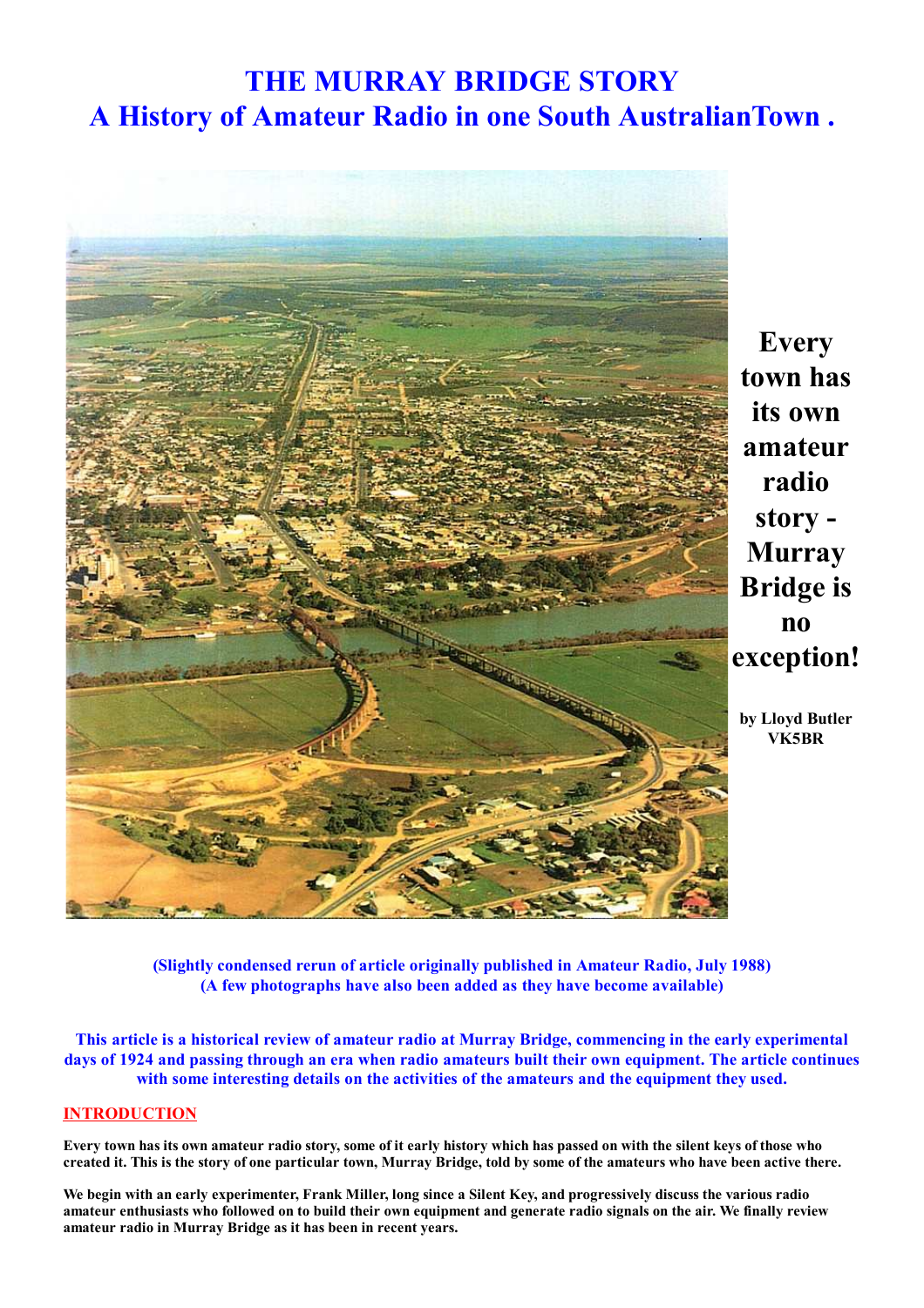We discuss modes of transmission and the type of equipment used in the pre-war and early post-war era and make particular reference to the problems we had in coping with the DC mains which Murray Bridge originally had.

Much of the story has been assembled from information supplied by some of its early participants, namely, Elizabeth Wallace, formerly Betty Geisel VK5YL\*, Bob Grundy VK5BG\*, Jack Trevor formerly VK5AM and later VK2UP\*, Bill Rice,formerly VK5BP and later VK3ABP\* and Lloyd Butler VK5BR, the writer. Information contained in reference 1 and 2 has also been utilised. More recent information, particularly that concerning the Lower Murray Amateur Radio Club, has been supplied by Colin Schick VK5JP\*.

\* Now silent keys

## **THE EARLY YEARS and VK5BF**

The pioneer amateur radio experimenter in Murray Bridge was Frank Miller, who had an early association with communications as a signaller in World War 1. He is accredited with having assisted in developing the teletype machine whilst working in the trenches with the Signal Corps<sup>1</sup>.

On December 14th 1922, the Murray Bridge Radio Society was formed with 15 members and Frank was the Hon. Secretary. The June 1923 issue of "The Australian Wireless Review" reports that he graduated from a crystal set receiver to a one valve receiver and in that year he had been granted a transmitting licence. At that point his transmitter (discussed following) was being planned.





The Early Murray Bridge Radio Club 1922

FrankMiller

Over what period the Society operated, is not recorded. It is possible that its members were later absorbed into the Railways Radio Club established in 1925.

The Blackwood Radio Club established in 1923 has always been considered as the first amateur radio club in the State of South Australia. However, in the light of this new information, the Murray Bridge Radio Society, started by Frank Miller in 1922, might well deserve that credit as first club. On the other hand, although Frank was an active radio amateur, no evidence has been found to indicate that the Society itself engaged in amateur radio radio transmission or amateur broadcasting.

Frank set up as an experimental broadcaster in Murray Bridge in 1924 using a grid modulated master oscillator with an input power of 4.4 watts. His callsign was 5BF, which eventually became VK5BF in later years with the development of amateur radio communications. (Considerable detail of Frank's early experimental broadcasting can be found in reference 1). Frank spent the rest of his life as an active radio amateur in addition to his many other activities associated with radio in Murray Bridge.

For some vears Frank managed a radio and electrical business in the town, servicing radio receivers and actually building receivers for sale.

In 1934, in conjunction with a business partner, Frank set up Broadcasting Station 5MU with a 50 watt transmitter which he had built himself. With local help (much of it voluntary), he erected masts and an aerial system for the station. The picture shows the original 5MU station building with the original two 100 ft wood masts. The masts supported a 6 metre wide flat top which loaded a vertical section connected at its centre.

The station was purchased by "The Advertiser" in 1935 and became a relay station for the programme from 5AD Adelaide. The two wood masts were later replaced by a single base loaded vertical mast. The building originally had a small studio for local broadcasting but the partition between the transmitter and the studio was eventually dismantled and the extra space used to house extensions to the transmitter. Frank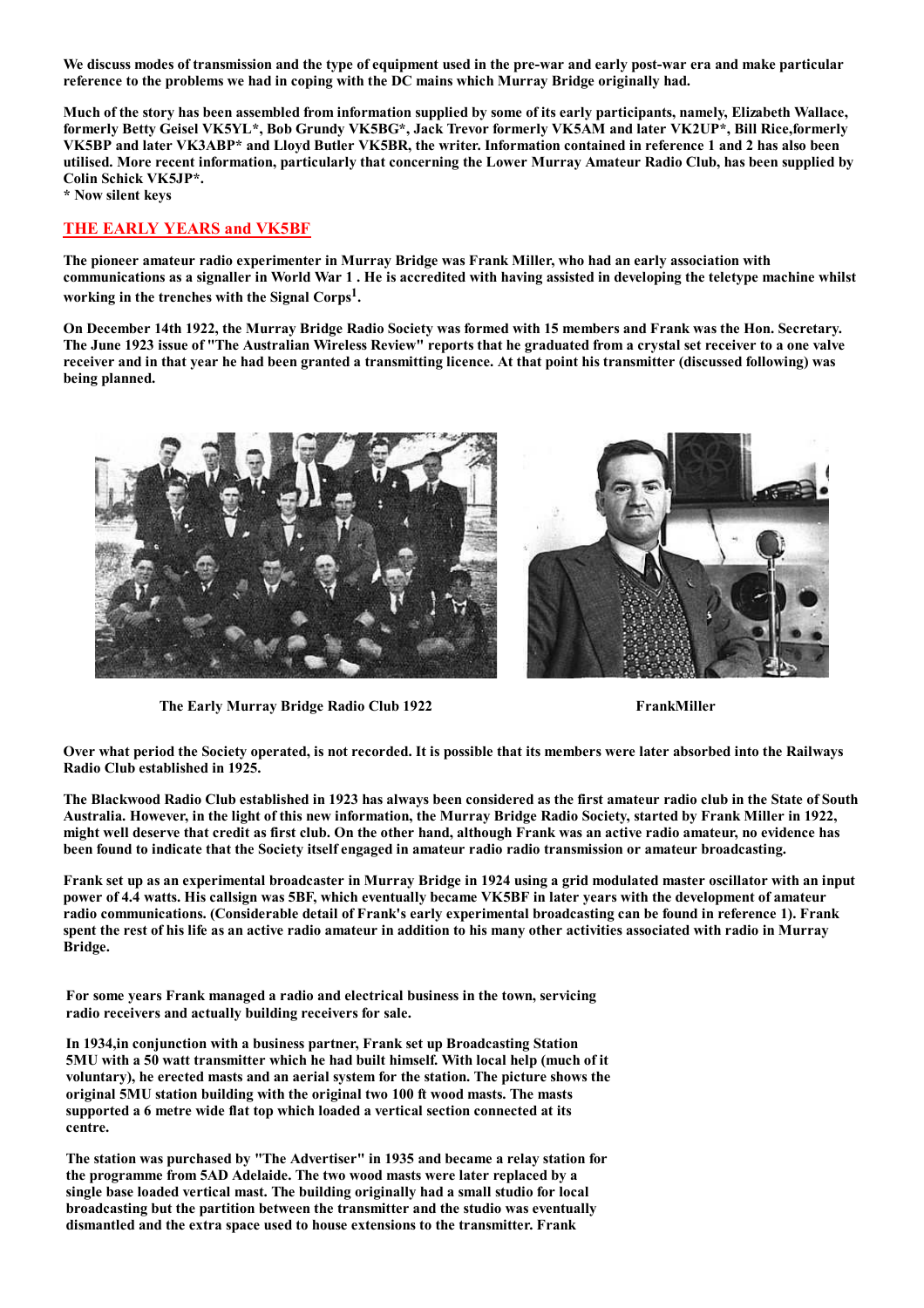

5MU Building & its Original 100 ft Masts

In 1925, a Murray Bridge branch of the Railways Radio Club was formed and Frank had a close association with this club as joint secretary. The club operated from railway offices across the line from the Murray Bridge Railway Station and Frank carried out transmissions from that location using one of his old transmitters. He was also a member of the South Australian branch of the Wireless Institute as early as 1921, only two years after it was formed<sup>2</sup>.



Transmitter 5MU, with higher power, later moved to a more elevated location on

remained with the station until his retirement in 1953.

Gifford Hill.

**Radio at the Murray Bridge Branch** of the Railways Radio Club around 1925 with member Charles Oates at the controls



**5BF Early Radio Station Equipment** at Murray Bridge

Over the years, Frank built numerous units of experimental radio equipment. Apart from his knowledge of radio, he was skilled in fitting and turning and meticulously applied these skills to the construction of his radio equipment.

A QSO recorded in 1937 shows that, at that time, Frank used a two stage transmitter consisting of a 6P6 valve oscillator driving a pair of 807 valves in parallel, with an input power of 25 watts. This had superseded an earlier transmitter using a Meissner master oscillator driving a power amplifier (details unknown). His receiver was an eight-valve superheterodyne and on 80 metres he used a 134 feet single wire matched impedance antenna. A photograph of Frank, with his station around the 1940s, is shown in Figure 1. Frank also later obtained a National HRO receiver, a desk mounted version of the one shown in Figure 2. Early equipment was powered from the DC mains supply to be discussed later.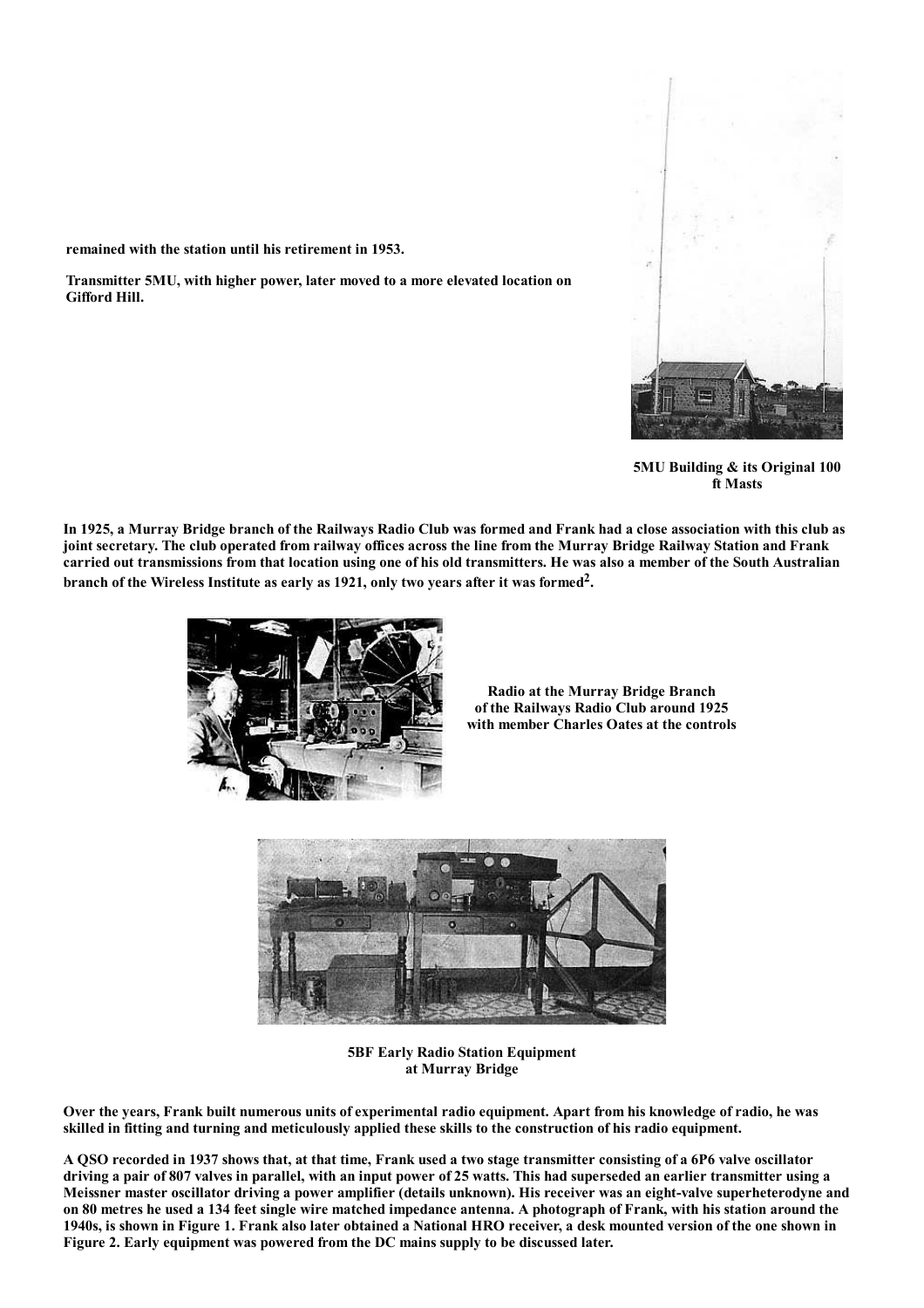

Rotatable high gain beams, seen every where today where there are radio amateur stations, were not so common in those early years. Frank built a 20 metre rotatable Yagi which was mounted on a timber mast. To change direction, the whole mast section was rotated by a mechanism fitted at ground level. The mechanism was made up from an old milk separator gearbox, working in reverse, driven by a quarter horsepower DC motor.

Frank's last transmitting system, then AC mains powered, included a rack containing 1000 volt power supplies using 866A rectifiers, a modulator using a pair of 838 valves and an RF unit on 20 metres using a pair of 834 valves as a final stage. The rack was probably redesigned from the one shown in Figure1. An auxiliary rack contained RF units on 40 and 80 metres and one unfinished unit, probably meant for 10 metres. The auxiliary RF units worked in conjunction with the main powermodulator rack.

After Frank became a Silent Key, his transmitter and other equipment was purchased by Dave Goode, a one time resident of Murray Bridge and district. Dave also took up the call sign VK5BF and made many contacts from the town of Yankalilla, using Frank's old transmitter.

A further article on Frank Miller including his World War 1 involvement can be clicked here.

## VK5YL

An early Murray Bridge amateur radio operator was Betty Geisel who, in 1936 at age 16 years, was the first YL (young lady) in South Australia to obtain an amateur radio licence. Appropriately, her call sign was VK5YL. Betty also obtained her commercial operator's certificate and she had the distinction of having her certificates on display in the comprehensive radio section of the Adelaide Telecommunications Museum<sup>3</sup>.

Betty operated in the CW mode mainly on the 40 and 80 metre bands, with an occasional contact on 20 metres. Betty built her own transmitter and receiver from limited resources. A QSL card, confirming a QSO in May 1937, shows that her transmitter then utilised a valve type 42 electron coupled oscillator, running an input power of 10 watts. Further cards show, that in 1938, her transmitter had been changed to a 38 Tri-tet crystal oscillator driving a pair of 42 final amplifier valves with an input power of 25 watts (refer to Figure 3). Her receiver was a two valve regenerative set, using a type 30 valve RF stage driving a type 19 valve audio stage. (Her final superheterodyne was constructed later after she moved to Adelaide). The receiver and transmitter were initially powered from batteries although later the town DC mains were utilised.



Figure 3. OSL card from Betty VK5YL (the first YL operator in South Australia)

Betty assembled her own high tension batteries to operate her equipment. The series cells, which made up the battery, were constructed by extracting the positive carbon rod and depolariser package from old spent dry cells and fitting them in Marmite jars. The negative electrode was made from a rectangle of zinc amalgamated with mercury. The electrodes were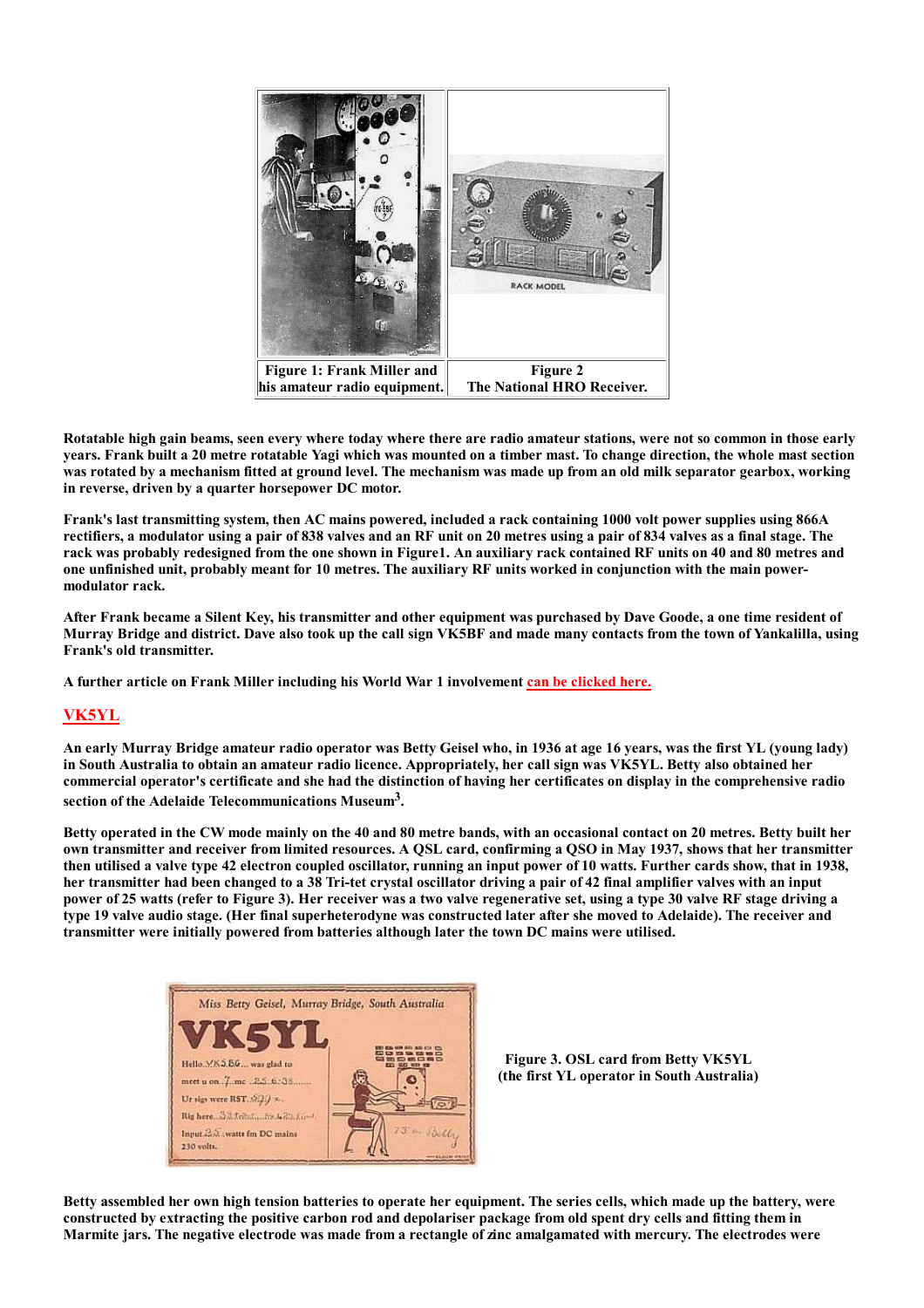immersed in an electrolyte of sal-ammoniac or common salt solution. The sal-ammoniac was more satisfactory but Betty could not remember which one she used.

Her aerial, a half wave dipole on 40 metres, was supported by a 40 foot oregon pole which Frank Miller and Bob Grundy helped her erect.

Betty operated at Murray Bridge until 1939 when she left to work at National Radio in Adelaide. Betty, later better known as Mrs Elizabeth Wallace who lived in the Adelaide suburb of Tranmere, went on to become a High School teacher teaching mathematics and science. Betty did not return to the Amateur bands after the war and her call sign VK5YL was later taken over by Denise Robertson.

#### **VK5BG**

Another early Murray Bridge amateur radio operator and experimenter was Bob Grundy, who obtained his licence in late 1937 and began operation with the call sign VK5BG.

One of Bob's early activities was carrying out the job of radio operator at Oodnadatta for a 1938 expedition to the Simpson Desert. The expedition was organised as an attempt to find some trace of the Leichhardt party. (Following many previous epic journeys into the outback, early explorer Doctor Ludwig Leichhardt and his party disappeared in 1848 during an attempt to cross the Australian continent, starting from the Darling Downs in Queensland and intending to finish in Perth, Western Australia).

From his post in Oodnadatta, Bob had daily contacts with the expedition in the field and sent Press Releases to the Adelaide Newspaper "The Advertiser".

During Bob's years at Murray Bridge he built a number of different versions of amateur radio equipment. His first transmitter (on CW) used a 42 crystal oscillator driving a 42 power amplifier. A 6A6 modulator was later added to the original unit for phone operation.

**Bob Grundy VK5BG at Station 5PI** 

 $000000$ 

 $\overline{O}$  $\circ$ 

A further transmitter used an 809 power amplifier modulated by a pair of 6A6 valves and just prior to WorldWar 2, the 809 was replaced by push pull 45 valves. A 1938 QSL card reveals that, at that time, his transmitter was a three stage crystal controlled unit using a 42, a 6V6GT and parallel 6P6 valves as a final amplifier with an input power of 20 watts. The final amplifier was Heising modulated by a pair of 42 valves in class AB push pull. At that stage, his receiver was a home-built superheterodyne. An RF power amplifier, built by Bob, utilising a pair of 45 valves, is shown in Figure 4.



**Figure 4: An RF Power Amplifier** built by Bob Grundy VK5BG, using 45 type valves.



Figure 5: The equipment used by Bob VK5BG in 1947

Bob's post war transmitter, used in 1946, consisted of a 6V6 crystal oscillator, 6V6 driver and push pull 807 final amplifier, modulated by a pairof 6A6 modulators operating in class B. A photograph of his radio shack, taken in 1947, is shown in Figure 5. The receiver in the photograph is not too clear, but it can be seen, that at that time, he had upgraded his receiver to a National HRO, his first item of any commercially built transmitting or receiving equipment. After the war, for a short period, the first and only HF band released was10 metres and Bob had a six element Sterba curtain antenna operating on that band. The schematic diagram of the Sterba array, a broadside antenna which consists of both collinear and parallel elements, is shown in Figure 6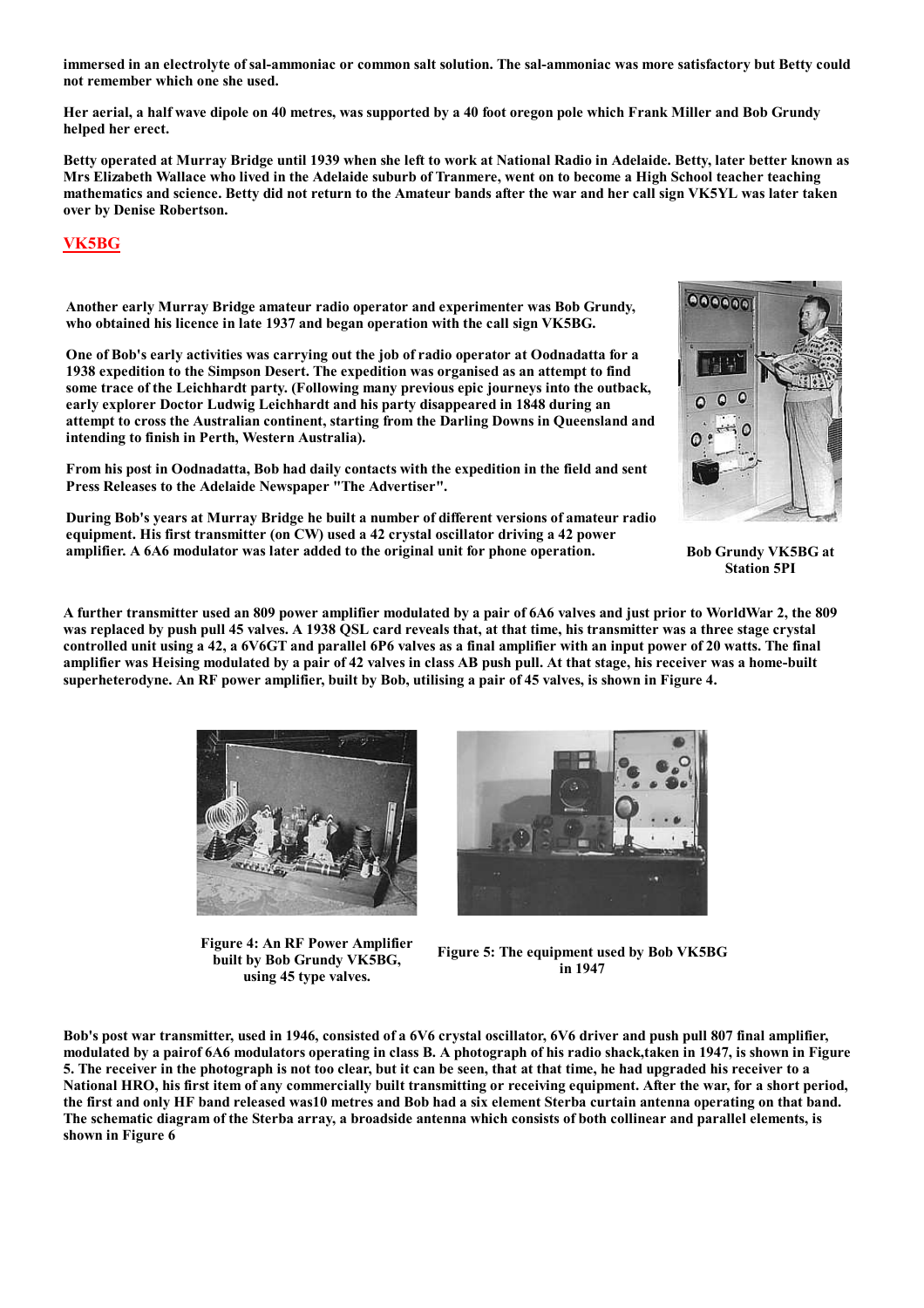

Bob operated his station at Murray Bridge until 1952 when he moved to Crystal Brook to take up duties at Broadcast Station 5PI. Since then, Bob has spent many years as an active radio amateur at the Brook and at the time this article was written, he was still there in his retirement. With 50 years as an active radio amateur, Bob has been one of our real veterans in the VK5 region.



**Figure 7: Frank Miller VK5BF** and a voung Bob Grundy VK5BG. operating in the field on five metres

One early activity carried out by Frank and Bob was field operation on the old five metre band. Figure 7 is a photograph of Frank and a very young Bob operating fixed portable in the field. In this installation, the antenna used was a vertical collinear array supported by guy ropes. For five metre operation, their transmitters utilised a unity coupled oscillator, with 6A6 valves. The receivers were made up from the resistance coupled five metre superheterodyne circuit published in the early Jones Handbook..

## THE EARLY POST-WAR YEARS

At the outbreak of World War 2, all amateur radio stations were closed down. However, Frank and Bob made use of their skills during the war years by setting up, for the district council, an emergency radio network, one of the first to be introduced for Emergency Fire Service (EFS) work. Licences were gradually restored early in 1946 when Frank and Bob renewed their amateur station activities. They were soon to be joined by other enthusiasts who had roots in Murray Bridge.

#### **VK5BR**

Lloyd Butler had qualified for a licence during the war years, in 1941 and first transmitted as a radio amateur with the call sign VK5BR in January 1946. Lloyd actually commenced operation in the Adelaide suburb of Blair Athol, but commuted at weekends to his home at David Terrace in Murray Bridge, where he operated fixed portable, using a low power 10 watt rig with a 25L6 as final RF amplifier.

Lloyd initially operated at Blair Athol with 35 watts of input power but soon upgraded to 100 watts after passing the first class amateur certificate, which was introduced for a short time permitting operation on the higher power. (The full 100 watts was eventually granted to all amateurs in September 1947). The transmitter used had an output stage of push pull 807 valves, running 750 volts on their plates and modulated by another pair of 807s, with 600 volts on their plates. The RF output stage was driven by a three stage exciter consisting of a 6F6 crystal oscillator and 6V6 - 807 buffer/multiplier stages. The exciter was, in fact, previously used as the 35 watt transmitter which was then modulated by the same modulator panel but with 6F6 type valves.



**Lloyd Butler VK5BR** 

A photograph of the top section of Lloyd's rack showing the aerial tuner, RF stages and modulator is shown in Figure 10. All coils are on plug-in bases to allow change of frequency. Link coupling between RF power amplifier and aerial tuner is not shown in the photograph. The complete transmitter rack is shown in Figure 11. Power supplies are fitted at the base of the rack, the heavy transformers providing mechanical stability to the structure. Two separate supplies, each using a pair of 5Z3 rectifiers, provide the 600 and 750 high tension voltages. Additional separate lower voltage supplies are also fitted for powering the RF exciter, modulator and grid bias. Lloyd's receiver (Figure 12) was a 10 valve superheterodyne, home-built as was the transmitter.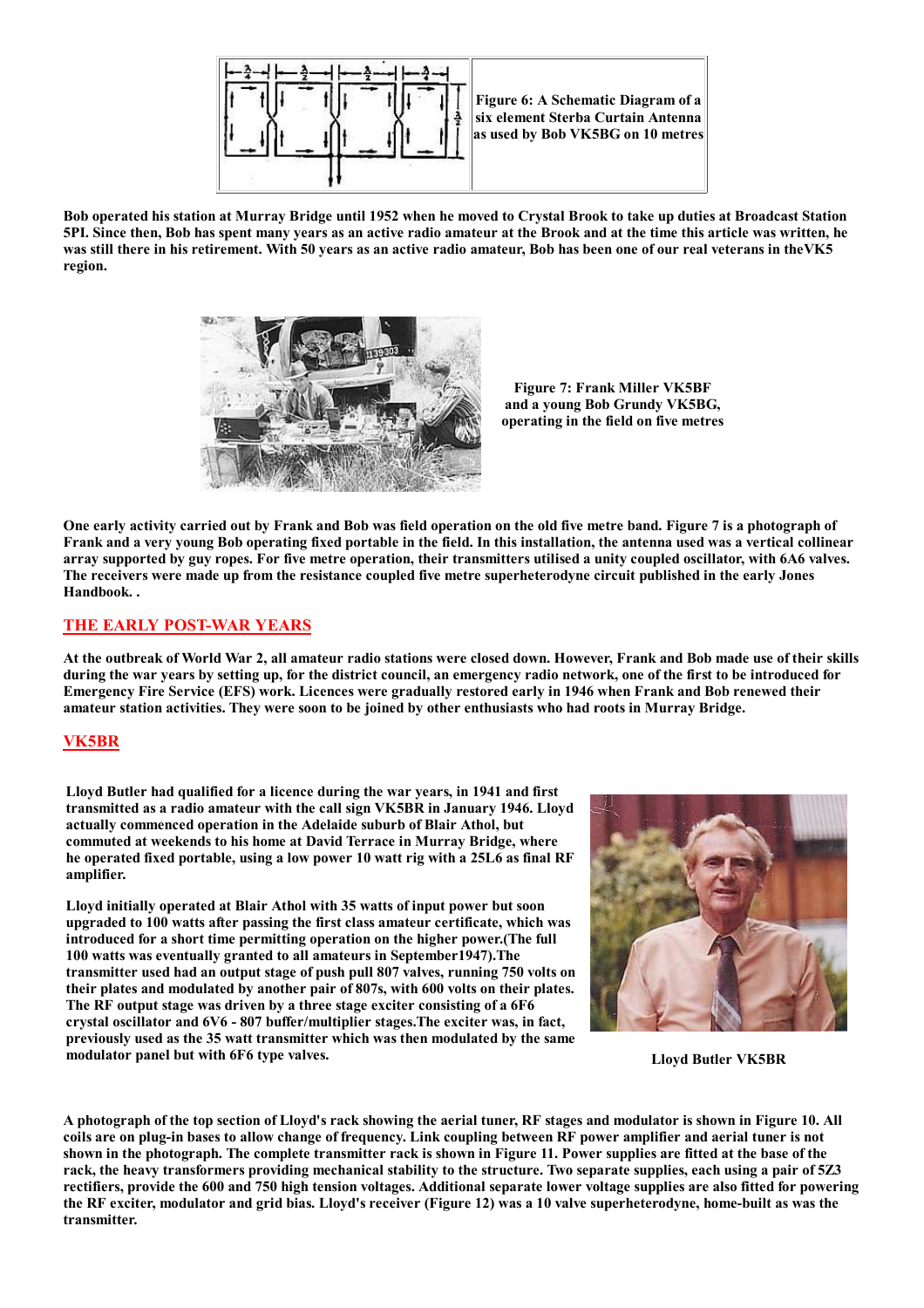



Figure10 **Modulator and RF units** at VK5BR.

Figure 11 The original transmitter of Llovd Butler VK5BR.





Figure 12: Lloyd's receiver.

Boarding-out and amateur radio did not quite go together and, in 1948, Lloyd moved all his equipment back to Murray Bridge, operating there with reduced power because of the DC power mains. (The problems of the DC power will be discussed later). Lloyd operated intermittently from Murray Bridge until 1958. He then became an inactive licence holder until 1982 when he renewed operations from the Adelaide suburb of Panorama. Lloyd, retired from the Defence Department, is still an active amateur and experimenter.

## **VK5AM**

Jack Trevor was discharged from the Navy following war service, to take up residence in his home town of Murray Bridge. Jack was given the call sign VK5AM (Figure 13) after qualifying for a licence in late 1946.







Jack's first transmitter was built from a China Mk 1 radio set which he brought home from the Persian Gulf. The transmitter consisted of a 6V6 crystal oscillator, 807 driver and push pull 807 final amplifier running 20 watts input from the 230 volt DC mains. Valve heaters were series operated from the mains via a radiator element. His first receiver was a Navy type B28. Antennas used were two half waves in phase on 40 metres and a Lazy H on 10 metres.

We raised the question of what was a China Mk 1 set and Jack informed us that this was specially designed for use on small craft operating at the British Navy China Station. Up to about 1938, this station was based in Shanghai and the small craft were possibly gun boats operating in the Yangtze Kiang River.

In-the course of his business carrying out refrigeration service, Jack did a considerable amount of travelling in his utility vehicle within a 90 mile radius of Murray Bridge. He made use of this travelling to operate AM mobile radio using the call sign VK5WT, which was specially allocated for the mobile operation. His mobile transmitter RF unit consisted of a 5763 crystal oscillator driving a 5763 power amplifier. This was modulated by a further 5763 valve driven by 0C71 transistor stages. (The 0C71 was one of the first early germanium transistors to be produced). RF power from the transmitter was five watts operating into a tank whip antenna at the rear of the vehicle.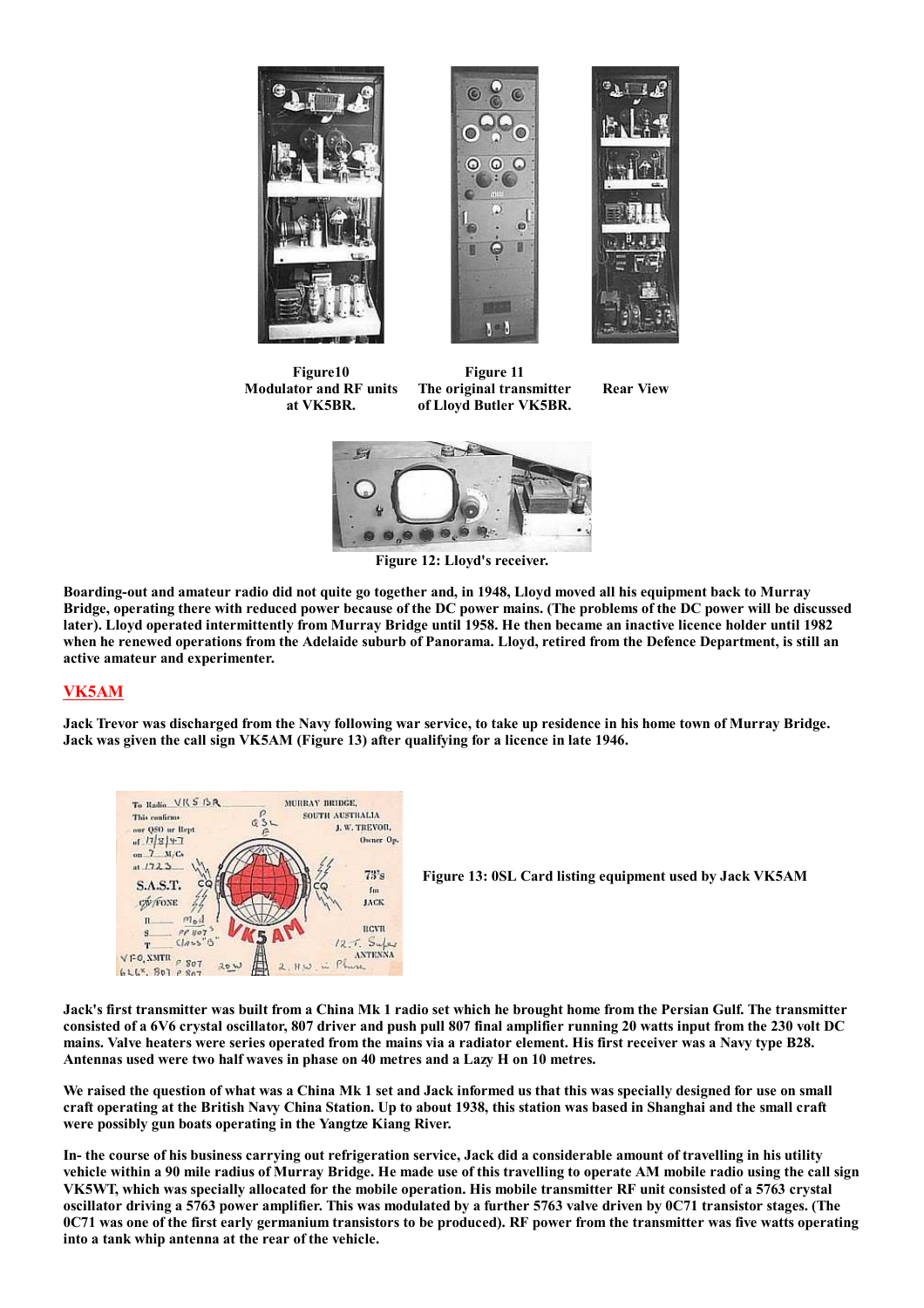During the 1956 Murray River floods. Jack assisted in the emergency operations by supplying mobile communications. For an antenna, he used a 80 metre full wave vertical wire supported, ingeniously, by hydrogen filled balloons. At the time, he could not obtain weather balloons and used six toy balloons for the job. The idea worked well, except in rain, when the water on the balloons added too much weight to maintain the balloons aloft. Jack later utilised the idea at his home shack using real weather balloons.

Jack operated in Murray Bridge until 1971 when he moved to Hope Valley and then, some 10 years later, ultimately retired to the Blue Mountains where, at the time this article was written, he was still an active radio amateur operating under the call sign VK2UP. Jack informed us that it was a fantastic location for amateur radio, 3000 feet above sea level, with no electrical noise and where he could access 19 repeaters on two metres with a Slim Jim antenna. The winds, however, were terrific and not kind to weak-hearted antenna systems.

# **VK5BP**

Bill Rice commenced as a radio amateur at Murray Bridge in 1947 with the call sign VK5BP. Bill operated on 40 metres with a transmitter consisting of a Franklin VFO using 6AC7 valves. a 6L6 driver and push pull 807 final amplifier, modulated by a further push pull 807 pair. The VFO was later modified to a Clapp oscillator using a 6J5 valve.

In 1948, Bill moved his equipment to Adelaide where he was attending university. From the suburb of Prospect, Bill could be regularly heard on 40 metres talking technical topics with John Lamprey VK5JL, when he possibly should have been studying for those many examinations!

Following graduation. Bill moved to Melbourne where, since 1960, he has operated from his home in Altona with the call sign VK3ABP. Bill was editor of Amateur Radio from years 1984 to 1999 and was well known for introducing the popular VK3ABP two metre converters. Unlike today, the amateur operators of those earlier vears built almost all their own equipment and Bill was no exception. Bill still built his own gear into the era when most others used commercially made equipment.



Bill Rice operating as VK3ABP (Mainly Homebrew gear)

Bill retired from the Defence Department with an aim to do some of those things he previously did not have time to do, including those many amateur radio projects. Bill joined the silent keys in year 2007 at the age of 81.

It is interesting to observe that, quite apart from VK5BF the other call signs, VK5AM, VK5BP VK5BG, and VK5BR, all had earlier users in the 1920-1930 era. AM was previously allocated to P Kennedy of Unley, BG was previously used by Harry Kauper, one of the first early broadcasters, BP was previously allocated to R A Caldwell of Unley, and BR was previously used by the Blackwood Radio Club. (Some of the activities of these early experimenters can be found in references 1 and 2).

## **VK5MP**

Len Porter came to Murray Bridge in 1952 to work at Broadcast Station 5MU following a period since 1934 with Broadcast Station 5P1 at Crystal Brook. Len had previously been a wireless operator in the Royal Australian Navy during the spark transmitter era of the 1914-1918 war. During World War 2, he studied the Japanese signal code and, in 1943, was offered a position breaking codes with the intelligence service. Len was an avid user of the CW mode of transmission and operated under the call sign of VK5MP which he appears to have first activated after World War 2. He is believed to have been the first Australian amateur to contact all 48 states of the USA, as they existed at that time, on 28 MHz.

At the time of writing, Len was no longer with us to tell any of his own story and we have been unable to find out any specific details of the equipment he used. During the period at 5MU, Len's permanent home was in Adelaide and he boarded at Murray Bridge. With this arrangement, it is not clear whether he actually operated from a Murray Bridge location.

#### **VK5RF**

Another amateur operator was Bob Parasiers who, around 1953, also came to Murray Bridge to take up duty at Broadcast Station 5MU (see Figure 14). Bob had operated pre-war from the Adelaide suburb of Glandore with the call sign VK5RP and post-war with the call sign VK5RF. Having settled in the town, Bob operated as a radio amateur in Murray Bridge for many vears.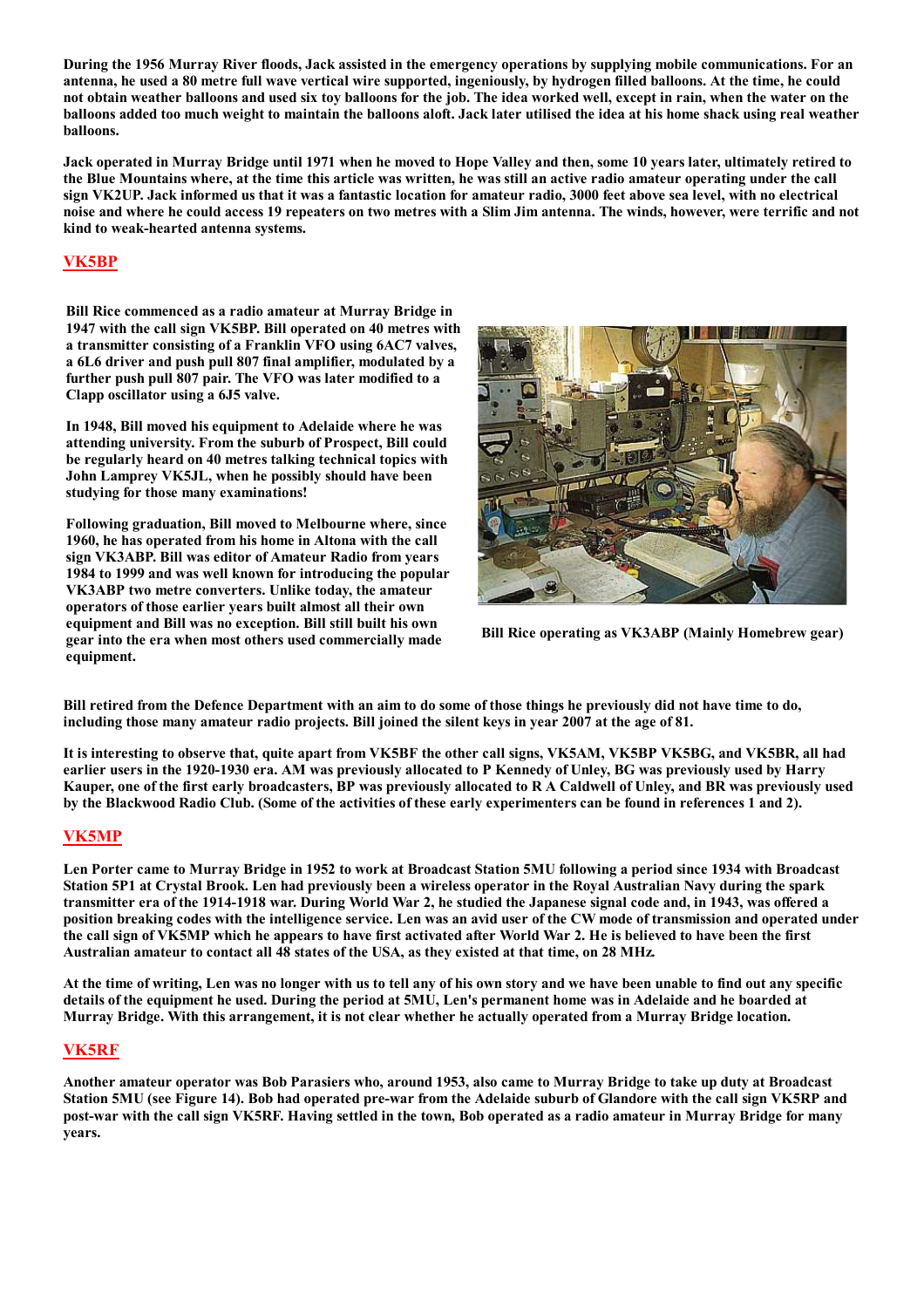

Figure 14: Bob Parasiers VK5RF (left) and Ron Dube, inspecting a new two kilowatt transmitter for Broadcast Station 5MU.

Like Len Porter, Bob is also now a Silent Key, and we have been unable to define what equipment he initially used at Murray Bridge. We do know that he commenced amateur radio operation in Adelaide around 1932. His early transmitter on the HF bands utilised push pull type 45 valves in a TNT circuit and his receiver was a three-stage TRF unit. On 200 metres, he used a three-stage crystal-controlled transmitter. The crystal control was probably necessary to satisfy stringent frequency stability requirements set down by the licensing authorities, at that time, for 200 metres. In those early vears, amateur experimenters operated on that band. As broadcasting developed, stringent controls were progressively introduced, concerning the type of material transmitted, the operating hours and the standards of transmission. Ultimately, amateur operation on the broadcast band was prohibited.



**Bob Parasiers** at a 1929 WIA **Field Dav** Long Gully

Bob's final equipment at Murray Bridge, by then single sideband, included Swan 350 and 250 transceivers and an SSB transmitter, using 6146 final amplifiers, built by Gilbert Wilde VK5GX. Bob is thought to have joined the Silent Keys around 1969.

A further radio amateur, who worked at station 5MU for a short period around 1969/1970, was Ken Pledger VK5SV. Ken has been more recently listed in the call book at a Western Australian location as VK6SV, but we have been unable to contact him there to get details of his Murray Bridge amateur radio activities.

At this point, one could well have gained the impression that the local radio station 5MU had some affinity for amateur radio enthusiasts. In fact, the following holders of amateur radio licences have, at some stage, worked at 5MU: Frank Miller VK5BF, Bob Grundy VK5BG, Staunton Macnamara VK5ZN and VK5ZH, Lloyd Butler VK5BR, Len Porter VK5MP, Bob Parasiers VK5RF, Ken Pledger VK5SV, Kevin May VK5AXT and Colin Davidson VK5IM. There may well have been several more we have missed

A further licence holder, for whom we have few records is Keith Kilsby VK5PR, who is listed in call books, around 1947 to 1954, as resident at Mingary and Wiltyerong, both via Murray Bridge. (The Kilsby property, on the river near Tailem Bend is thought to have been named Wilterong). Keith is believed to have been a school teacher, possibly residing at various locations and using Murray Bridge as his postal base. He was apparently active prior to World War 2 as he was also listed in the 1937 call book at the town of Birdwood in the Adelaide Hills.

There is another group who have been licenced amateur operators and have resided at Murray Bridge in the past, but were not active as radio amateurs at that time. This group included Tom Laidler VK5TL, Staunton Macnamara VK5ZN and VK5ZH, Jack Strachan VK5LH, John Millard VK5FC, Keith Angrave VK1RK and VK3BVK and Dave Goode VK5BF.

## **THOSE DC MAINS**

Prior to around 1953, when conversion to AC was completed. Murray Bridge was supplied with a three wire DC power supply system consisting of 230 volts positive referred to neutral (and earth) and 230 volts negative referred to neutral (and earth). For the early radio amateur, it could be said that, if you hadn't experienced DC mains then you hadn't lived, because these mains presented a number of problems. Firstly, every second house was connected to the negative outer, that is, 230 volts negative on the active wire. Normal practice for valve equipment was to connect the negative high tension line to chassis, but if this were applied on a negative outer, then the chassis was at a dangerous potential. Either the negative line had to be isolated from chassis or the complete chassis had to be isolated from earth and human contact.

The second problem concerned supply for valve heaters. On AC mains, a step down transformer was normally used, but on DC this option was not available. On receivers, heaters were generally operated in a constant current series heater chain (typically 0.3. amp). For transmitting valves, that was not always practical as valves were often directly heated and, in any case, often required many amps, so consuming much power when derived via a series chain from 230 volts.

The third problem was the limitation in plate voltage available. To transmit, using input powers approaching 100 watts, some 600 to 800 volts was normally required at the final amplifier plates and operation from only 230 volts amounted to a severe restriction in output power.

Various methods were applied to cope with some of these problems. Frank VK5BF had both mains outers wired to his house so that he was able to apply 460 volts to his final amplifier stage.

The house in which Bill VK5BP lived had a negative mains outer. This provided some incentive for him to build a DC to AC inverter<sup>4</sup>, a device somewhat difficult to get going satisfactorily because of the electrical interference created by the vibrator contacts which switched the high voltage DC. The inverter provided electrical isolation of mains from his negative high tension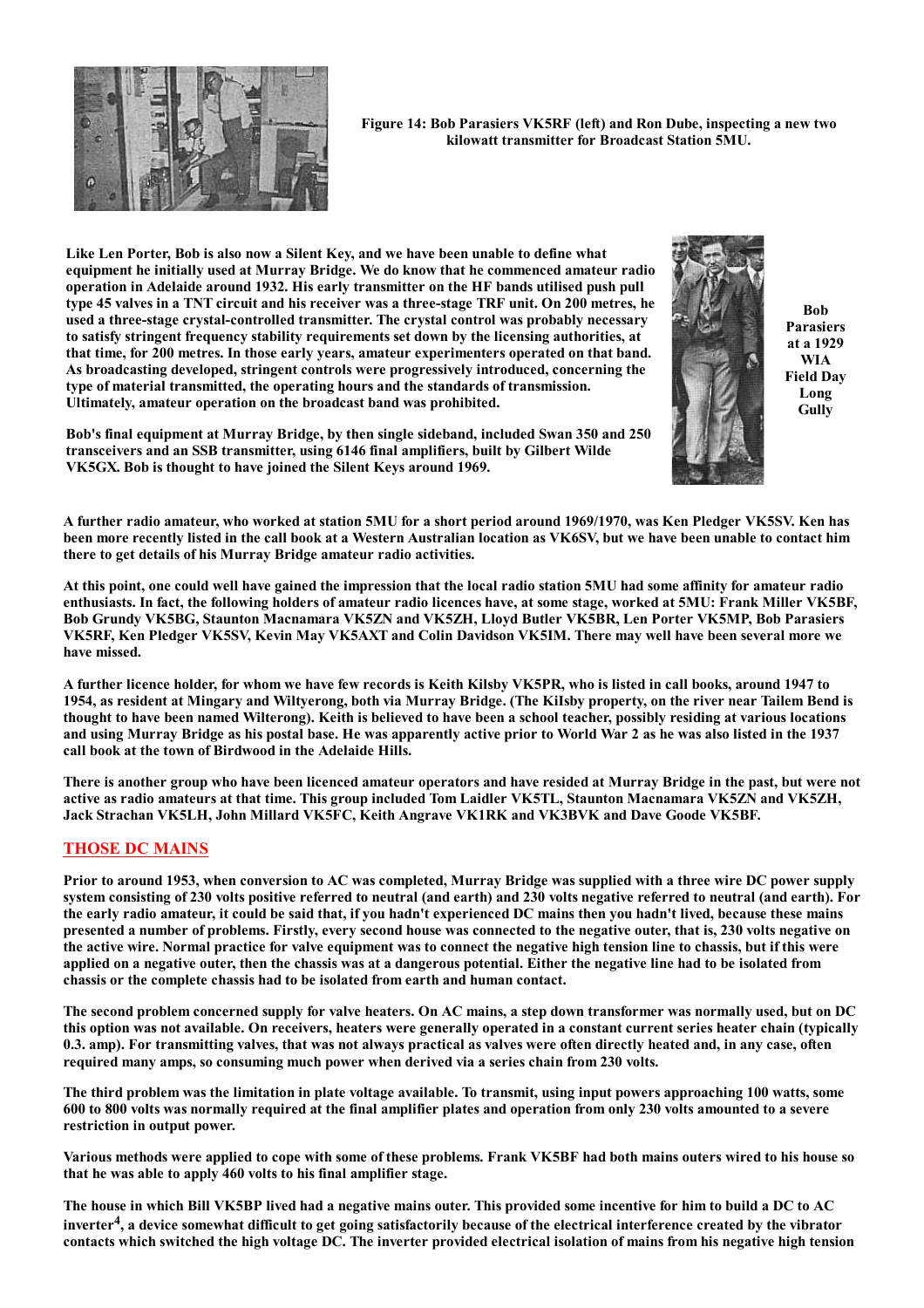line (and chassis), as well as providing the AC source which could be transformed to the required voltage levels within the transmitter.

Lloyd VK5BR, rewound a genemotor to make a DC-AC rotary converter, which was sufficient to supply his valve heaters, but not large enough to power his high tension supplies, originally designed to operate from AC. The rotary converter operated from some time remotely located in his mothers pantry to isolate the noise, but one day the converter decided to destroy itself in a cloud of smoke and it must be said that this did not impress his mother in the least! By that time, Bill had moved to Adelaide where there was 'real' power and his vibrator inverter was pressed into service at VK5BR to replace the rotary machine.

Jack VK5AM, recalls problems he had with electric motor commutator noise on the DC mains and the low voltage experienced in the late afternoon when housewives turned on their electric cookers. The voltage often dropped so low that his oscillator stage ceased to function. (The problem with DC power is that high voltage distribution is not a practical option and power must be supplied all the distance from the power station at consumer potential, requiring very heavy main feeders to reduce the voltage loss). To reduce his mains noise level, Jack ultimately buried a converter in an old iron trunk in the garden and connected the converter via lead covered wires to his radio shack. There must be something magical about old iron trunks because Bill also used one to house his inverter!

For more details on how radio operators and radio technicians in Murray Bridge managed working on radio equipment from DC power mains, Click Here.

## **MORE ON EARLY EQUIPMENT**

The transmission mode up to the 1950 era was either CW or AM on the 3.5, 7, 14 and 28 MHz bands. VHF had not been widely used in Murray Bridge at that stage except for the early work on five metres. Also, Bob VK5BG, and Lloyd have a early record in their logs of having communicated on the six metre band in July 1947. Lloyd apparently was able to get his HF transmitter operational at 50 MHz and worked cross band to Bob who was on 7 MHz.

Transmitters and receivers were all home built although in later years, Frank and Bob eventually obtained the National HRO receivers and Jack had a B28. Audio power output valves, such as the 6F6, 6V6, 6L6, 2A3 and 45 were pressed into RF service particularly for RF driver stages. The 807 was a very popular transmitting tube which was in plentiful supply from disposals following the war years. Power supplies were quite bulky to provide continuous power at high voltage to the RF amplifier for the AM mode of operation and for the high power audio amplifier needed with plate modulation. Because of the equipment bulk, larger transmitters were often panel mounted in a rack (refer Figures 1, 5 and 11).

Very early transmitters were self-oscillating or master oscillator/power amplifier units. However, by about 1940, with a requirement for better frequency stability, transmitters were essentially crystal controlled, the number of channels used being dependent on the number of crystals one possessed. The method of operation was to call CW on your own frequency and then listen around across the band for any reply from another station on his frequency. On contact, the QSO took place across two frequencies. A need for more versatility in choice of frequencies led to the development of more stable VFO units and Bill and Jack made use of these in their early transmitters.

Whilst superheterodyne receivers were generally band-switched, it was common practice to change bands on the transmitter by changing coils. Because each band change necessitated a retune of all RF stages, individual stage tuning and individual stage metering were provided as a front panel facility.

The early equipment built was, of course, all valve circuitry. The first small signal germanium transistors, extending into the high frequency spectrum, did not become available until about 1958 and power type transistors, for these frequencies, some years later. Integrated circuits had not been thought of and computing was in its infancy.

#### **FURTHER DOWN THE TRACK**

A more recent amateur operator was Kevin May, who was licenced in Murray Bridge around 1968 with the call sign VK5ZKM. He later look up the call sign VK5AXT. At the time writing this article, Kevin was still resident in the town and controlling operations at the local broadcast station.

A further more recent operator is Colin Schick VK5JP who obtained his amateur radio licence in 1948, initially operating from the Adelaide suburb of Ovingham, but becoming inactive in the early 1950s. He took up residence in Murray Bridge in 1969 and recommenced amateur radio operations in the early 1970s when he purchased the Swan 350 transceiver, previously owned by the late Bob Parasiers.

Colin became involved with the Scout Jamboree on the Air (JOTA) and was active in the establishment of the Lower Murray Amateur Radio CLub based in Murray Bridge. Colin became the first president of the club and is still active in the club. Information in the following paragraphs, concerning the background and activities of the club, has been presented by courtesy of Colin on behalf of his club.

## **LOWER MURRAY AMATEUR RADIO CLUB**

The Lower Murray Amateur Radio Club was formed at a public meeting held at the Further Education Centre (FEC) in Murray Bridge on October 20. 1976. The formation and activities of this club (previously included in the original article) are now described in another article on the Internet.

Early in 1998, the Lower Murray Club combined with the Adelaide Hills Amateur Radio Society (AHARS) and Lower